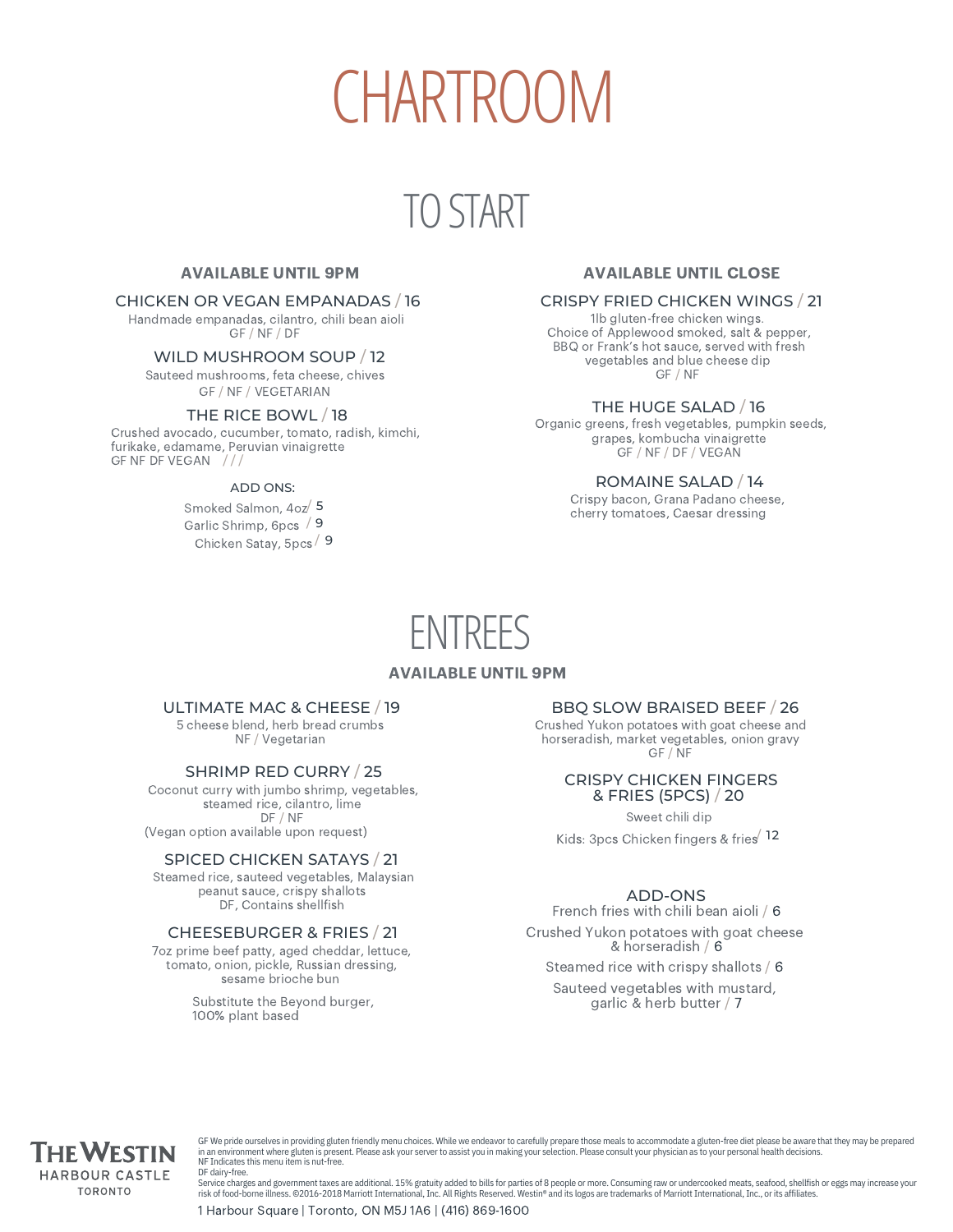



#### AVAILABLE UNTIL CLOSE

#### PERFECT PERSONAL PIZZAS

#### Choose Crust

1. Classic Thin 11" Round

2. Roman Style Pizza Add \$1 Unique blend of ancient grains, 48-Hour sourdough ferment, Length-13", Width 6"

3. Gluten Free 11" Round Add \$4

#### DANNY PIE / 16 /

Spicy charcoal grilled jerk chicken, grilled pineapple, Caribbean peppers, Jerk tomato sauce, mozzarella

#### PEP TALK / 15

Too much pepperoni, mozzarella, San Marzano tomato sauce (no pepperoni - \$14)

#### MICRODOSE / 15

Wild mushroom, Mornay sauce, mozzarella, truffle dust, fresh rosemary

#### KEVIN MCCALLISTER / 15

4 cheese blend (mozzarella, Grana Padano, cheddar, gouda), San Marzano tomato sauce

#### HIVE ON 5/15  $\mathcal{A}$

Spicy salami, zucchini, garlic, arugula, San Marzano tomato sauce, our own Hive on 5 honey

#### SAMMY THE SMOKE SHOW / 16

Smoked salmon, pesto, red onion, capers, mozzarella, Boursin cheese

#### GOUT CITY / 15

Italian sausage, pepperoni, bacon, crumbled meatballs, mozzarella, San Marzano tomato sauce

#### GENERATION V / 16

Impossible meat, roasted peppers, red onion, arugula, roasted grapes, San Marzano tomato sauce

ADD-ONS extra chese or extra meat 3 DIPS chili garlic aioli, ranch, chili oil or blue cheese / 2



#### AVAILABLE UNTIL CLOSE

#### RASPBERRY & CHOCOLATE MOUSSE DOME / 11

Fresh berries, mango puree GF / NF / DF / Vegan

BROOKLYN STYLE CHEESECAKE / 10

Mango puree, whip cream



GF We pride ourselves in providing gluten friendly menu choices. While we endeavor to carefully prepare those meals to accommodate a gluten-free diet please be aware that they may be prepared in an environment where gluten is present. Please ask your server to assist you in making your selection. Please consult your physician as to your personal health decisions. NF Indicates this menu item is nut-free. DF dairy-free.

Service charges and government taxes are additional. 15% gratuity added to bills for parties of 8 people or more. Consuming raw or undercooked meats, seafood, shellfish or eggs may increase your risk of food-borne illness. ©2016-2018 Marriott International, Inc. All Rights Reserved. Westin® and its logos are trademarks of Marriott International, Inc., or its affiliates.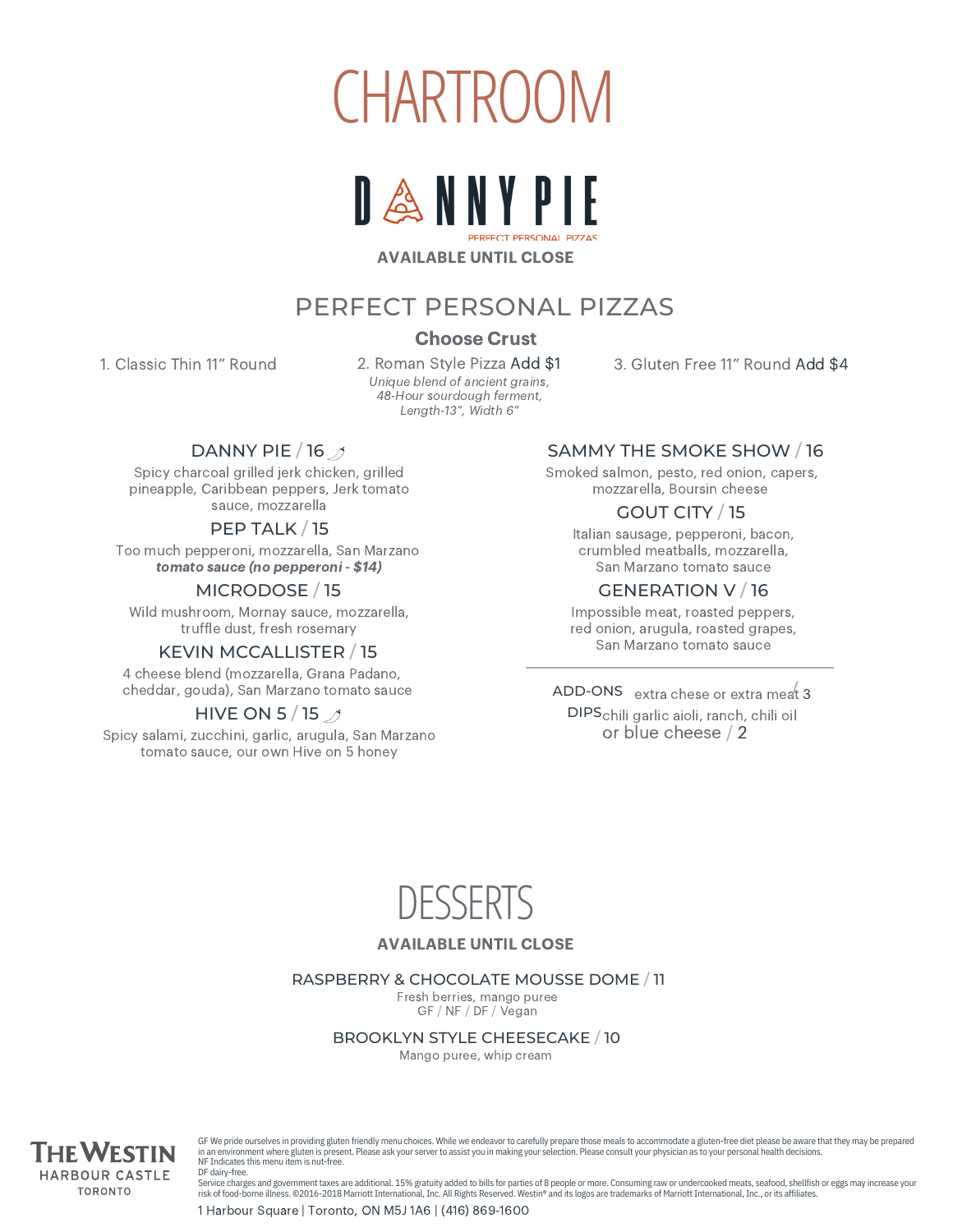# CHARTROOM

### **WINE**

|                                                        | 6oz | 8oz        | <b>BTL</b> |
|--------------------------------------------------------|-----|------------|------------|
| <b>WHITE WINE</b>                                      |     |            |            |
| Cavaliere D'oro Gabbiano - Pinot grigio, Italy         | 14  | 18         | 52         |
| Beringer Main & Vine - Chardonnay, USA                 | 14  | 18         | 52         |
| Whitehaven - Sauvignon blanc, New Zealand              | 16  | 20         | 57         |
| Albert Bichot - Chablis, France                        | 18  | 22         | 64         |
| <b>ROSE WINE</b>                                       |     |            |            |
| Chateau Guilhem - Rose Shiraz, France                  | 16  | 20         | 57         |
| <b>RED WINE</b>                                        |     |            |            |
| Cigar Box - Pinot Noir, Chile                          | 14  | 18         | 52         |
| Alamos - Malbec, Argentina                             | 16  | 20         | 57         |
| Mission Hills Family Estate - Merlot, British Columbia | 17  | 21         | 62         |
| Rodney Strong - Cabernet Sauvignon, USA                | 17  | 21         | 62         |
| <b>SPARKLING WINE</b>                                  | 5oz | <b>BTL</b> |            |
| La Marca - Prosecco DOC, Italy                         | 14  | 62         |            |
| Pago de Tharsys Brut - Cava, Spain                     | 12  | 55         |            |
| Tarlant Brut Reserve - Champagne, France               |     | 98         |            |

2oz PORT

Graham's 10yrs Tawny Port / 12

Taylor Fladgate Late Bottled Vintage Port / 10

## BEER AND CIDER

#### DRAUGHT

Stella Artois / 10 Leuven, Belgium (ABV 5.0%)

Mill Street Organic / 9.5 Toronto, ON, Canada (ABV 4.2%)

Muskoka Tread Lightly / 9.5 Muskoka, ON, Canada (ABV 4.0%) \

Cowbell Bobcat West Coast Red Ale / 9.5 Cowbell Hazy Days Hazy Juicy IPA / 9.5 Guinness / 10 Blyth, ON, Canada (ABV 5.5%) Blyth, ON, Canada (ABV 6.0%) Dublin, Ireland (ABV 4.2%)

#### BOTTLED AND CANS

Molson Canadian / 7 Coors Light / 7 Bud Light / 7 Budweiser / 7 Corona / 8 Heineken / 8

Boneshaker IPA / 8 Muskoka Detour ISA / 9 Muskoka Craft Lager / 9 Muskoka Hazed & Confused / 9 Labatt Blue / 5.5 (0.5% alcoholic)

CIDER

Magners / 8 Smirnoff Ice / 8 Brickworks Batch 1904 / 8



GF We pride ourselves in providing gluten friendly menu choices. While we endeavor to carefully prepare those meals to accommodate a gluten-free diet please be aware that they may be prepared in an environment where gluten is present. Please ask your server to assist you in making your selection. Please consult your physician as to your personal health decisions. NF Indicates this menu item is nut-free. DF dairy-free.

Service charges and government taxes are additional. 15% gratuity added to bills for parties of 8 people or more. Consuming raw or undercooked meats, seafood, shellfish or eggs may increase your risk of food-borne illness. ©2016-2018 Marriott International, Inc. All Rights Reserved. Westin® and its logos are trademarks of Marriott International, Inc., or its affiliates.

1 Harbour Square | Toronto, ON M5J 1A6 | (416) 869-1600